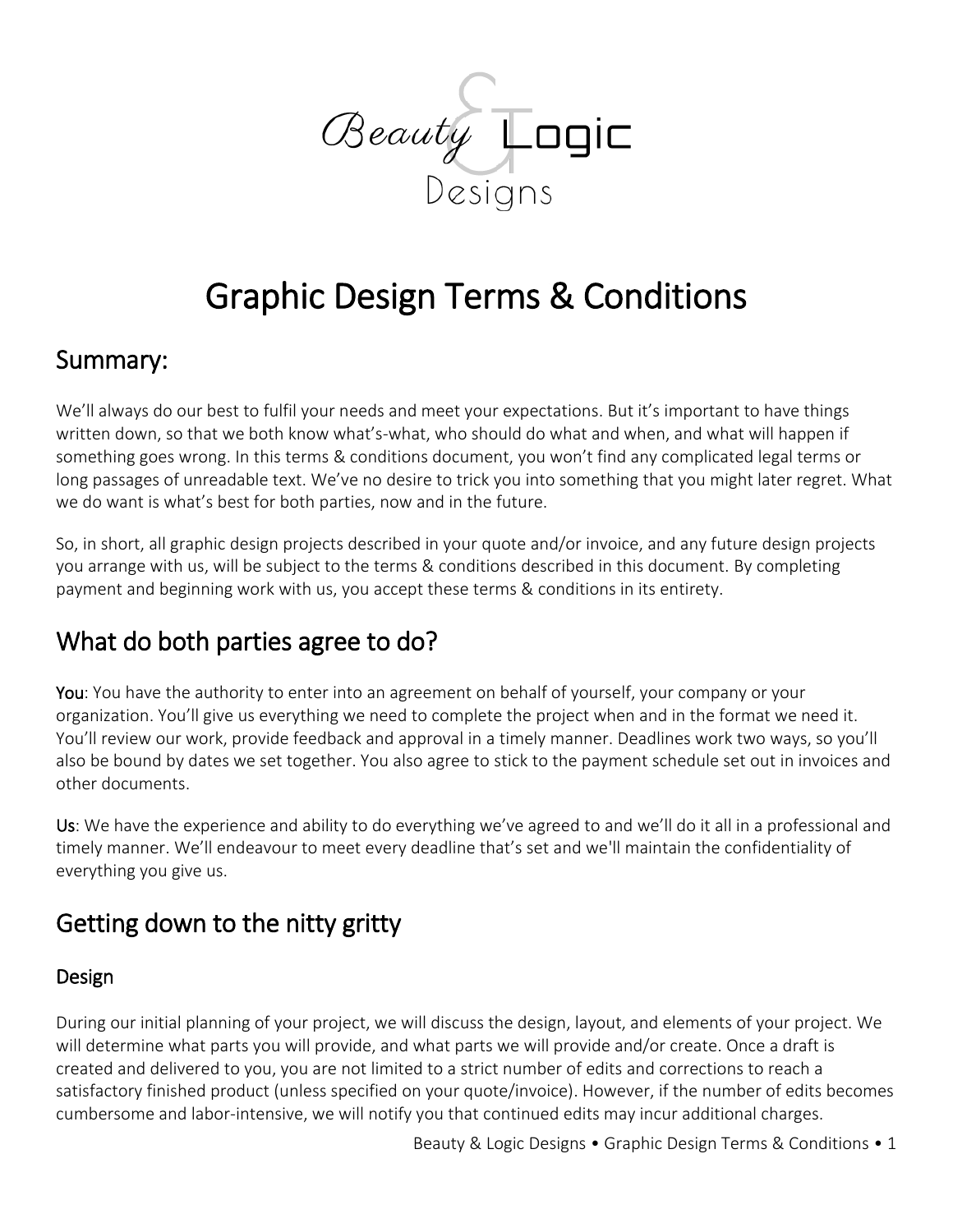Although we reserve the right to make this determination, you have the right to stop the editing process and accept the draft as final at any time. The best way for you to avoid this situation is to give us accurate materials up-front (as applicable), and thorough and constructive feedback when you receive the draft.

#### Text content

If you are supplying the text content for a project, you are responsible for typos, grammatical errors, spelling errors, and other content errors. If we are supplying this content, we will do our best to make sure our work is error free, but it is up to you to proofread the draft before accepting it as final. We cannot be responsible for typos or other errors after you have accepted the work as final. If we have not included text creation in our project quote/invoice, and you would like us to create text content, we can provide a separate estimate for that.

#### Photographs

You should supply graphic files in an editable, vector digital format. You should supply photographs in a high resolution digital format. This format is typically high resolution PNG, JPEG, or image PDF. If you choose to buy stock photographs, we can suggest stock libraries. If we have not included images in your project quote/invoice, and you'd like us to search for photographs for you, we can provide a separate estimate for that.

#### Changes and revisions

We know from experience that fixed-price agreements are rarely beneficial to you, as they often limit you to your earliest ideas. We don't want to limit your ability to change your mind. The price listed on your original quote is based on the length of time we estimate we'll need to accomplish everything you've told us you want to achieve, but we're happy to be flexible. If you want to change your mind or add anything new, that won't be a problem as we'll provide a separate estimate for that.

#### Deadlines

In your quote, we will discuss the timeline of the work, and the deadline of the final project. During the creation of your project, we will endeavor to meet all the deadlines set, but we can't be responsible for a missed launch date or a deadline if you have been late in supplying materials or have not approved or given the requested feedback on our work on-time at any stage. We are also not responsible if deadlines are delayed or missed due to unforeseen circumstances, such as power outages, internet outages, etc.

### Legal stuff

We can't guarantee that our work will be error-free and so we can't be liable to you or any third-party for damages, including lost profits, lost savings or other incidental, consequential or special damages, even if you've advised us of them. Finally, if any provision of this document shall be unlawful, void, or for any reason unenforceable, then that provision shall be deemed severable from this document and shall not affect the validity and enforceability of any remaining provisions.